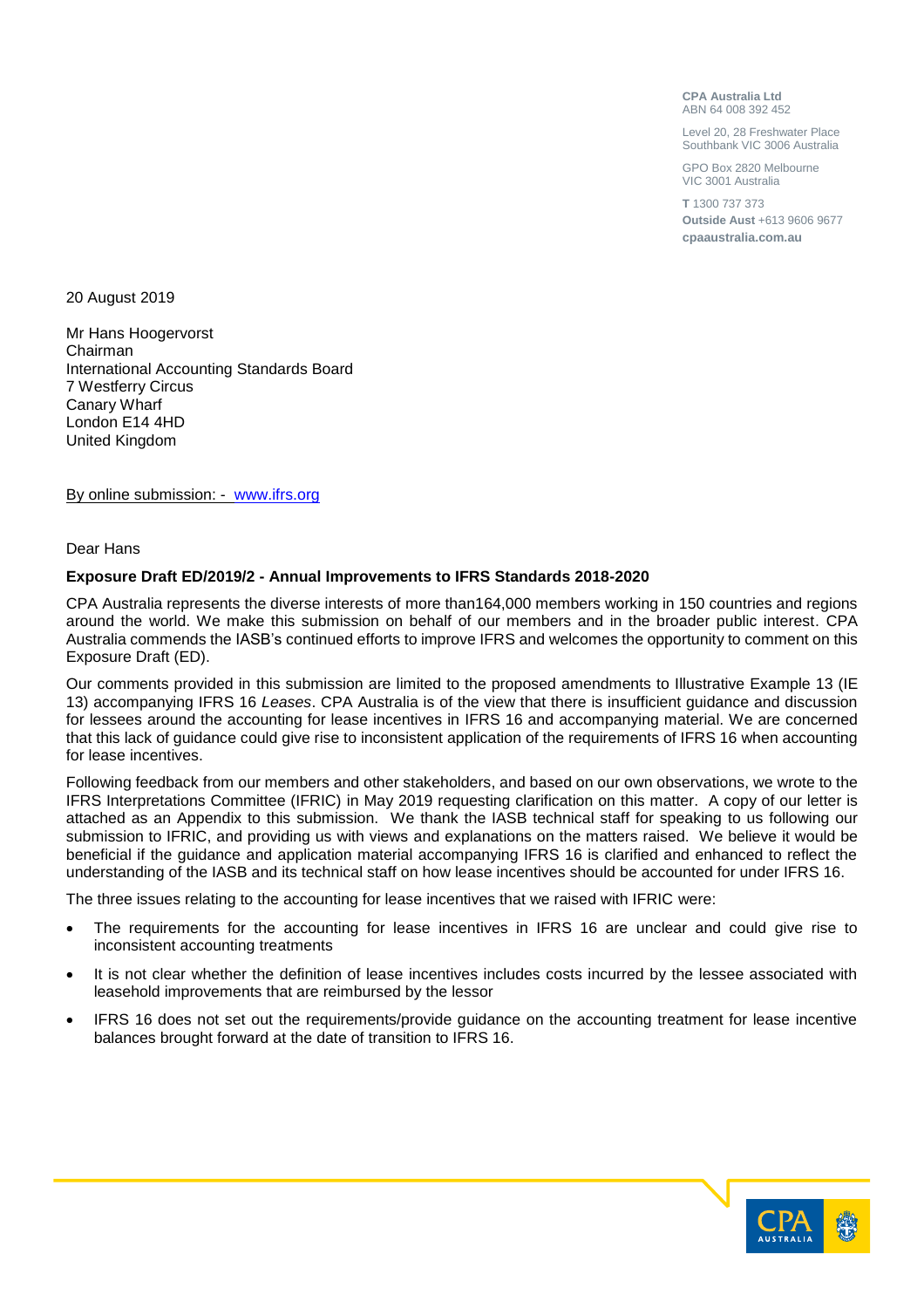We have provided further details on the above matter in the Attachment to this letter. If you require further information on the views expressed in this submission, please contact Ram Subramanian, Policy Adviser – Reporting, on +61 3 9606 9755 or at <u>ram.subramanian@cpaaustralia.com.au</u>.

Your sincerely

**Dr. Gary Pflugrath**

**Head of Policy and Advocacy**

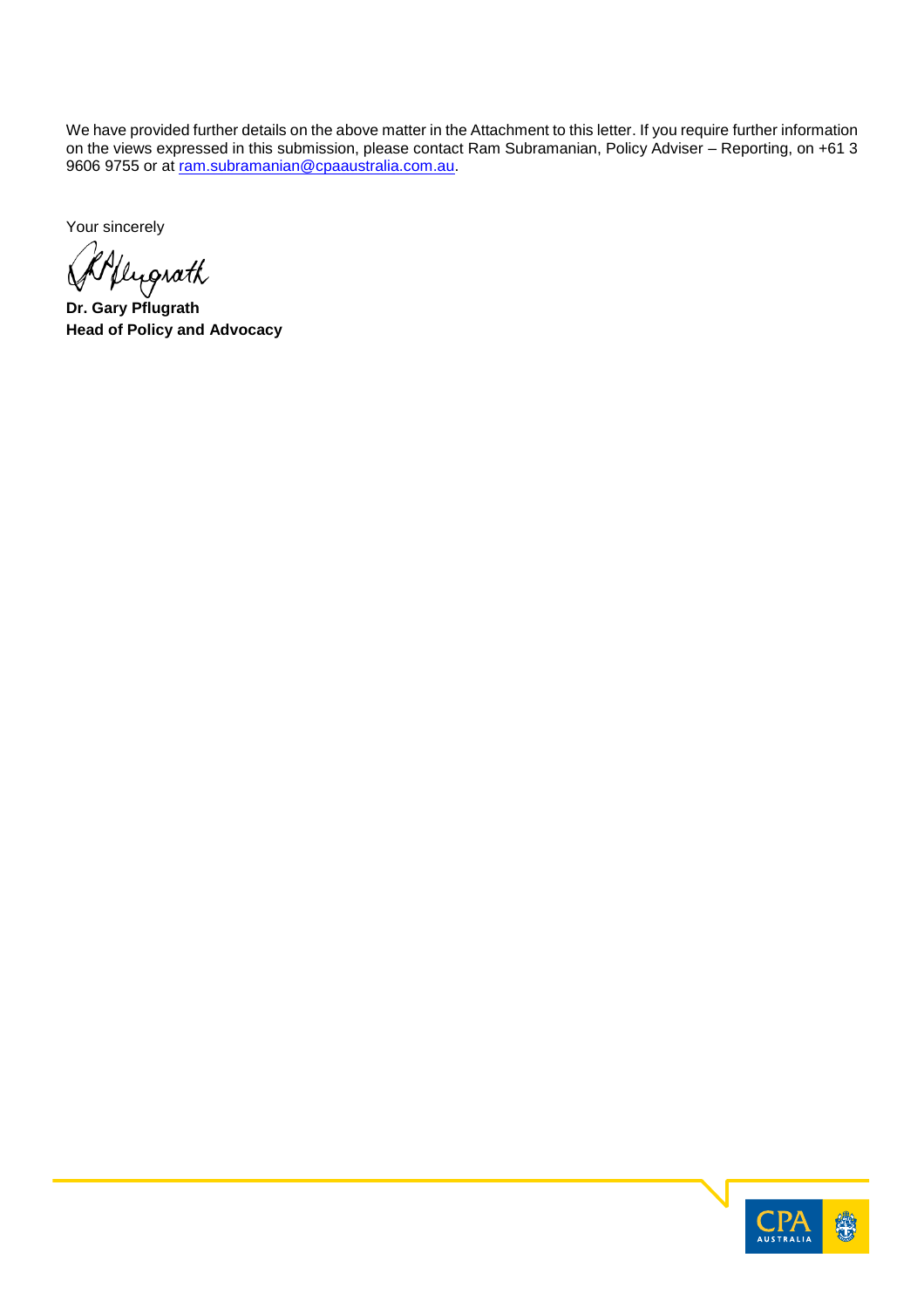# **Attachment to CPA Australia's submission on Exposure Draft ED/2019/2**

# **Proposed amendment to Illustrative Examples accompanying IFRS 16** *Leases*

## **Question**

### **Do you agree with the Board's proposal to amend the Standards and accompanying documents in the manner described in the Exposure Draft? If not, why not, and what do you recommend instead?**

As stated in our above cover letter, we have restricted our comments to the proposed amendments to IE 13 accompanying IFRS 16.

We acknowledge that the original wording of IE 13 has led to confusion and therefore support that need for amendments to guidance and other material accompanying IFRS 16. However, we consider that modifying IE 13 as proposed by simply eliminating references to leasehold improvements will not resolve the issue. Rather than eliminating the potential for confusion as suggested in the ED, we believe the proposed amendment will add to the confusion that already exists when lessees are accounting for lease incentives under IFRS 16.

Further details on the three issues identified in the above cover letter, and suggestions for guidance that may be developed to address these issues, follow:

### **The requirements for the accounting for lease incentives in IFRS 16 are unclear and could give rise to inconsistent accounting treatments**

The definition of "lease payments" includes "…fixed payments less any lease incentives". This definition suggests that the term lease payments in IFRS 16 already excludes lease incentives. The requirements for calculating the right-of-use asset includes, in paragraph 24(b), "any lease payments made at or before commencement date, less any lease incentives received". Similarly, the requirements for calculating a lease liability includes, in paragraph 27(a), "fixed payments (including in-substance fixed payments as described in paragraph B42), less any lease incentives receivable". We believe there is a technical inconsistency in the terminology used in the definition of lease payments, and the requirements in paragraphs 24(b) and 27(a), as the term "lease payments" used in these paragraphs should already exclude lease incentives. We suggest addressing this inconsistency through additional guidance or a discussion in the Basis for Conclusions. Subject to this, we offer the following comments on calculating the right-of-use asset and lease liability when lease incentives are involved:

#### Lease incentives receivable subsequent to the commencement date

If a lease incentive is receivable subsequent to the commencement date of the lease, the lessee accounts for the lease incentive as a deduction from the lease liability in accordance with paragraph 27(a). Since the starting point for the recognition of a right-of-use asset is the lease liability, a lower amount will be recognised for the right-of-use asset also. IFRS 16 and the accompanying guidance and other material do not currently provide for the accounting treatment when the lease incentive is subsequently received. The most common view we have identified from our discussions with stakeholders, which seemed to be also supported by the IASB technical staff, is that when the lease incentive is received it should be reflected as an increase in the lease liability. IASB technical staff have indicated that paragraph 36(b) addresses this accounting treatment, however we note that this paragraph states that "After the commencement date, a lessee shall measure the lease liability by… reducing the carrying amount to reflect the lease payments made…". The receipt of a lease incentive will result in an increase rather than a reduction in the carrying amount of the lease liability. While we believe a modification is required to the requirements in IFRS 16 to address this shortcoming, at the very least, we request the IASB develop and include an illustrative example that demonstrates how to account for lease incentives receivable subsequent to the commencement of the lease.

#### Lease incentives received at or before the commencement date

If a lease incentive is received at or before the commencement date of the lease, the lessee accounts for the lease incentive as a deduction from the right-of-use asset in accordance with paragraph 24(b). This would result in a higher lease liability compared to the right-of-use asset at commencement date. It could be considered that the higher lease liability at the commencement date represents an additional lease incentive liability that would have arisen if SIC 15

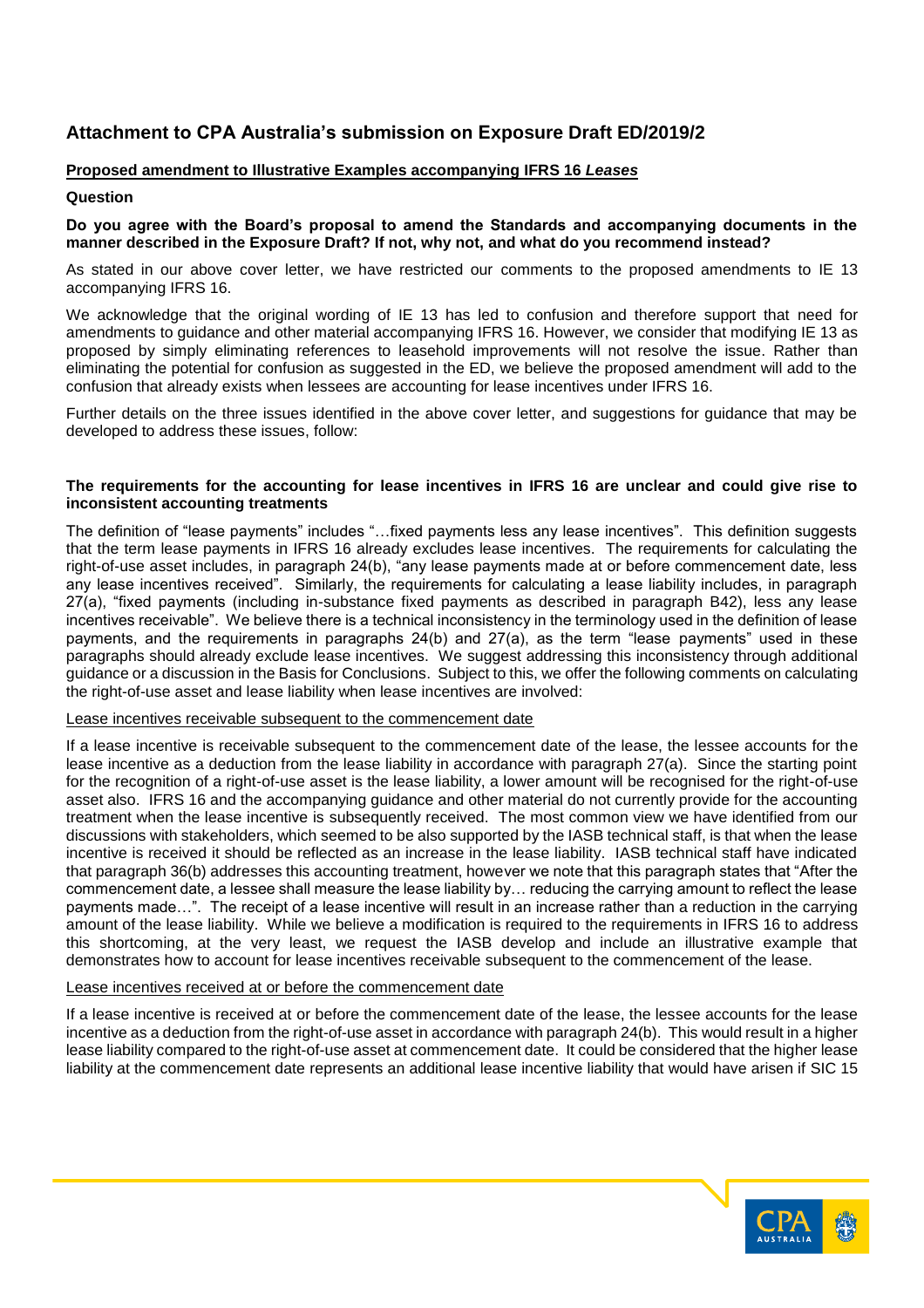*Operating Leases – Incentives* (SIC 15) had been applicable. In paragraph 9 of the Basis for Conclusions (BC) to SIC 15, it is noted that "Payments made by a lessor to or on behalf of a lessee, or allowances in rental cost made by a lessor, as incentives for the arrangement of a new or renewed lease are an inseparable part of the net amount receivable or payable under the operating lease". Including an amended version of this statement in the Basis for Conclusions to IFRS 16 would assist in clarifying that the lease liability incorporates any lease incentives that may be agreed as part of the lease contract.

#### **It is not clear whether the definition of lease incentives includes costs incurred by the lessee associated with leasehold improvements that are reimbursed by the lessor**

In our submission to IFRIC, we sought clarification on whether the reimbursement by the lessor to the lessee for costs incurred in relation to leasehold improvements would meet the definition of lease incentives under IFRS 16. We note that paragraph 1 in SIC 15 states "Examples of such [lease] incentives are up-front cash payment to the lessee or the reimbursement or assumption by the lessor of costs of the lessee (such as relocation costs, leasehold improvements and costs associated with a pre-existing lease commitment of the lessee)". During our discussions with IASB technical staff, they indicated that there was no intention to change, in IFRS 16, the previous recognition in SIC 15 that reimbursements or payments for leasehold improvements by the lessor to the lessee would be considered lease incentives.

Rather than clarifying the issue, we are concerned that the proposed amendments in the ED obfuscates the issue further. Referring to payments made by the lessor to the lessee towards the lessee's leasehold improvements in IE 13, paragraph BC2 to the ED states that "these payments did not meet the definition of lease incentives in IFRS 16 (that is, the payments were not associated with the lease and were not the reimbursement or assumption by the lessor of costs of the lessee, because, for example, the payments reimbursed the lessee for improvements made to the lessor's asset)". This statement appears to contradict the previous position under SIC 15 that payments by the lessor to lessee for leasehold improvements would meet the definition of lease incentives.

It is our view that payments made by the lessor to the lessee towards lessee's leasehold improvements would meet the definition of lease incentives, as was the case under SIC 15 and this seemed to be the view held by the IASB technical staff during our discussions with them. Accordingly, we request that the IASB amends IE 13 to establish this point and ensures clear guidance is provided on accounting for lease incentives relating to leasehold improvements.

#### **IFRS 16 does not set out the requirements/provide guidance on the accounting treatment for lease incentive balances brought forward at that date of transition to IFRS 16**

We request guidance on how to account for balances brought forward relating to lease incentives calculated under SIC 15, particularly when the modified approach to transition in accordance with paragraph C5(b) is adopted.

Where the modified approach under paragraph C8(b)(ii) is adopted (right-of-use asset equals lease liability) the rightof-use asset is "adjusted by the amount of any prepaid or accrued lease payments". Based on our discussions with IASB staff, we understand any lease incentive balances brought forward on the date of transition should be deducted from the right-of-use asset on this basis as such balances would meet the description of "the amount of any prepaid or accrued lease payments".

Where the modified approach under paragraph C8(b)(i) is adopted (right-of-use asset is calculated from the commencement date of the lease), we presume the right-of-use asset would also be adjusted for any lease incentives agreed at the commencement of the lease.

It would be helpful if the IASB issues guidance that clarifies the approach to accounting for lease incentives brought forward on commencement date.

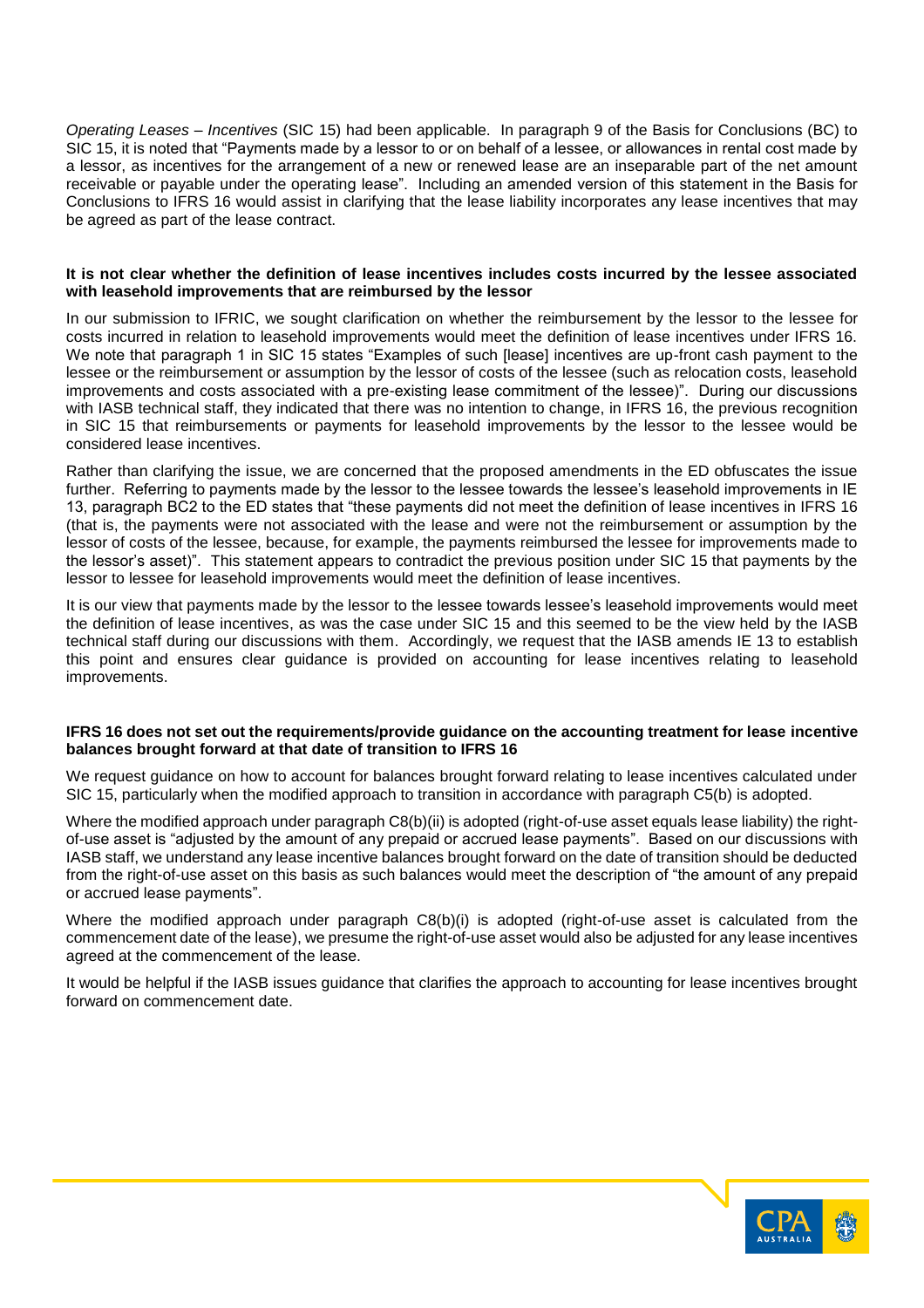# **Appendix**

17 May 2019

IFRS Interpretations Committee IFRS Foundation Columbus Building 7 Westferry Circus London E14 4HD United Kingdom

# By email: [ifric@ifrs.org](mailto:ifric@ifrs.org)

# Dear

# **IFRS 16** *Leases* **– Seeking clarifications on accounting for lease incentives**

CPA Australia represents the diverse interests of more than 164,000 members working in 150 countries and regions around the world. We make this submission on behalf of our members and in the broader public interest.

CPA Australia submits for consideration by the IFRS Interpretations Committee, a potential agenda item on the accounting for lease incentives by lessees under IFRS 16 *Leases* (IFRS 16). Prior to its replacement by IFRS 16, SIC 15 *Operating Leases – Incentives* (SIC 15) provided specific interpretations that clarified accounting for lease incentives for operating leases under IAS 17 *Leases* (IAS 17). Feedback from some of our members and our own observations have led us to the view that some clarifications and guidance are needed when accounting for lease incentives under IFRS 16. It is also our view that without some clarifications and guidance, inconsistent accounting treatments could arise when preparers seek to account for lease incentives under IFRS 16. We would like to highlight the following issues where clarification from the IFRS Interpretations Committee would be welcomed:

# • **Issue 1 - Accounting for lease incentives under IFRS 16**

For lessee accounting, IFRS 16 currently includes references to lease incentives in the requirements for measurement of the right-of-use asset, measurement of the lease liability and as part of the definition of lease payments. Based on the current definition(s) and requirements, it is not clear whether lease incentives should be excluded from the right-of-use asset, the lease liability, or both.

# • **Issue 2 - Definition of lease incentives under IFRS 16**

The definition of lease incentives includes the "reimbursement or assumption by a lessor of costs of a lessee". We seek clarification on whether such costs could include costs associated with leasehold improvements.

# • **Issue 3 - Transitional accounting treatment of lease incentive balance brought forward**

IFRS 16 does not prescribe the transitional accounting treatment for lease incentive balances previously measured under IAS 17/SIC 15. We welcome clarification of how to treat balances brought forward when transitioning to IFRS 16.

These three issues have been brought to our attention by our members who are in the process of implementing IFRS 16 within their organisations and based on our own observations of the requirements and guidance in IFRS 16.

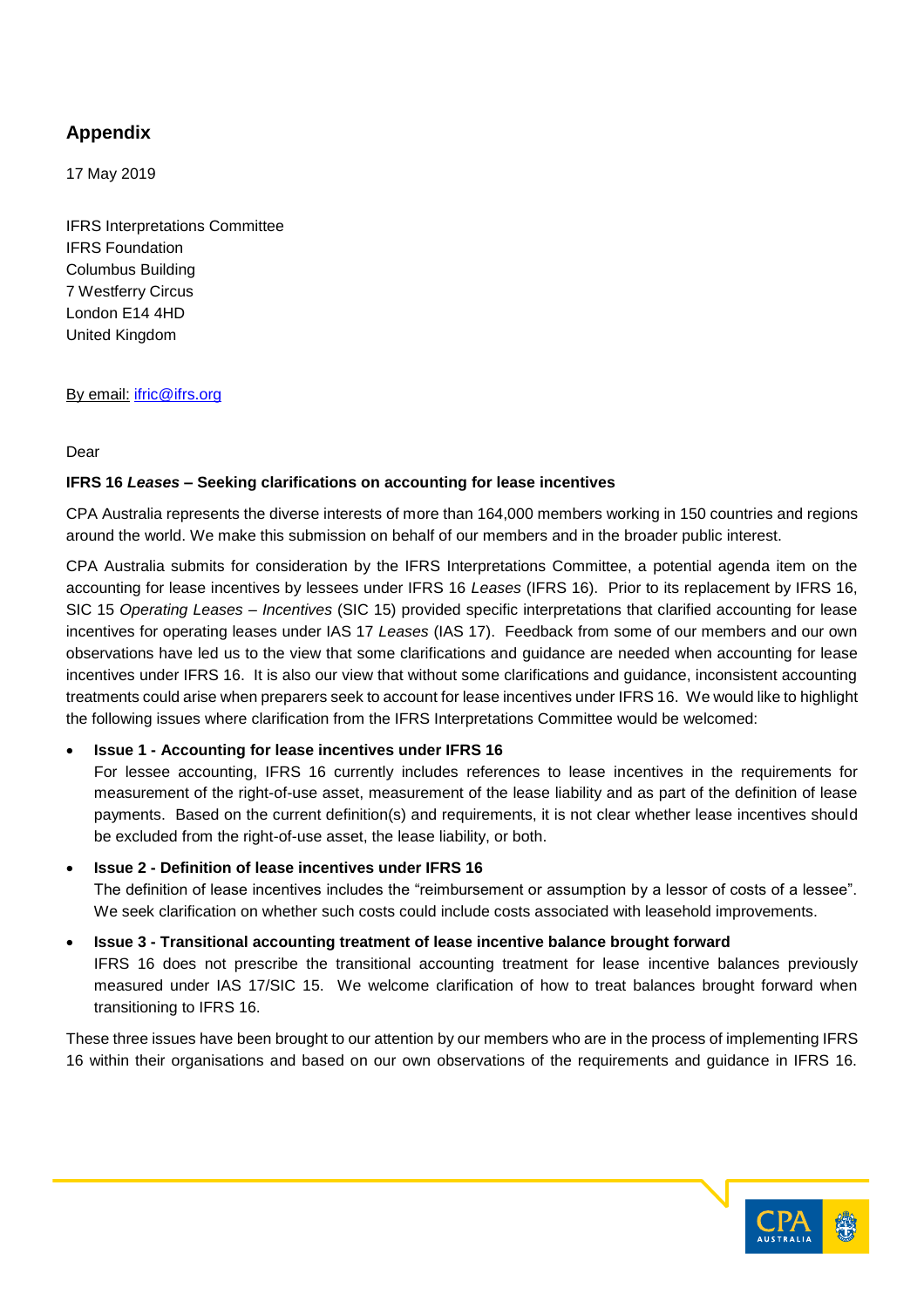Whilst the issues have been raised by Australian constituents we expect similar issues arising in other jurisdictions that have adopted IFRS including IFRS 16. We have also engaged in discussions about the issues with technical experts from various accounting firms during technical group meetings in Melbourne and Sydney. No clear and consistent responses were identified during these meetings, indicating diversity in interpretation of the application of IFRS 16 when accounting for lease incentives.

Diversity in accounting for lease incentives under IFRS 16 can undermine the aim of IFRS 16 to introduce better reporting of lease arrangements. Whilst IFRS 16 is seen as a significant improvement over IAS 17, the withdrawal of SIC 15 with no adequate replacement, will, in our view detract from the benefits IFRS 16 is expected to provide. Accounting for lease incentives was adequately addressed under SIC 15 and a similar interpretative approach to accounting for lease incentives under IFRS 16 will sufficiently address the issue.

Finally, we note that guidance on how to account for lease incentives under IFRS 16 is currently limited to Illustrative Example 13 – Measurement by a lessee and accounting for a change in the lease term (IE13). We note the IASB has a narrow-scope project to amend IE13 as part of its next annual improvements to IFRS standards. However, as far as we are aware, the three issues we describe in this letter are not currently being considered by the IASB as part of this project.

We have provided further details in the **Attachment** to this letter. If you require further information on the issues we have raised in this letter, please contact Ram Subramanian, Policy Adviser – Reporting, on +61 3 9606 9755 or at [ram.subramanian@cpaaustralia.com.au.](mailto:ram.subramanian@cpaaustralia.com.au)

Your sincerely

**Dr. Gary Pflugrath** Head of Policy and Advocacy

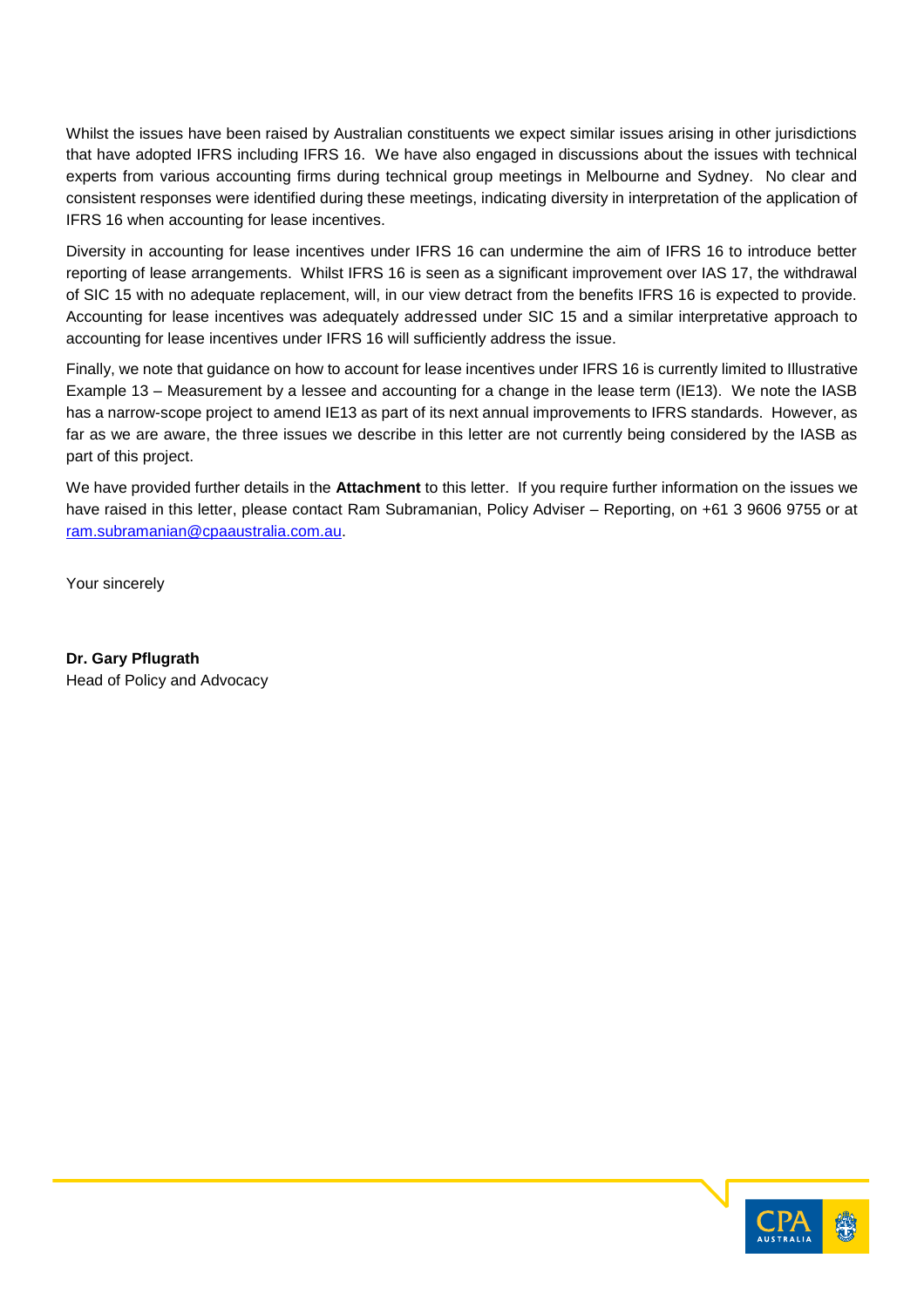# **Attachment**

# **Issue 1 - Accounting for lease incentives under IFRS 16**

For lessee accounting, IFRS 16 currently includes references to lease incentives in the requirements for measurement of the right-of-use asset, measurement of the lease liability and as part of the definition of lease payments. Based on the current definition(s) and requirements, it is not clear whether lease incentives should be excluded from the right-of-use asset, the lease liability, or both.

We note there are contrasting views on whether a lease incentive liability should be recognised under IFRS 16.

One view is that no lease incentive liability should be separately recognised as both the right-of-use asset and lease liability exclude the impact of the lease incentive (under IFRS 16). Also, the subsequent amortisation and interest expense charged to the income statement exclude the impact of any lease incentive. Another view is that the lessor will seek to recover any lease incentive through higher lease payments over the lease term, and this should be recognised as a lease incentive liability that is subsequently unwound over the lease term. This latter view reflects the previous position under SIC 15/IAS 17.

We envisage different accounting treatments by different preparers depending on how they interpret the requirements relating to lease incentives under IFRS 16.

We set out below two scenarios that reflect the latter view above, for accounting treatment based on Illustrative Example 13 – Measurement by a lessee and accounting for a change in the lease term (IE13). In presenting the two scenarios we have considered the lease incentive paid by the lessor to the lessee of CU5,000 towards real estate commission, but excluded CU7,000 paid by the lessor to the lessee towards lessee's leasehold improvements. We request the IFRS Interpretations Committee consider the different scenarios presented in addition to that presented in IE13 and provide clarification on the correct approach to accounting for lease incentives under IFRS 16.

*Scenario A - Lease rentals of CU50,000 exclude the lease incentive (i.e. the lease payments of CU50,000 meet the definition of lease payment under IFRS 16)*

Under this scenario, the rental under the lease agreement has been adjusted to exclude the effect of the lease incentive and the lease payment of CU 50,000 meets the definition of lease payment under IFRS 16. Consequently, the lease incentive will need to be separately accounted for in order for the general ledger to reflect the total rental payments under the lease agreement.

The following journals reflect the accounting entries if the lease payments exclude the effect of the lease incentive (immediately before the first lease payment):

> Dr Right-of-use lease asset 405,391 Cr Lease liability 405,391 This discounts CU50,000 for 10 years at 5%

Dr Cash 5,000

Cr Lease incentive liability 5,000

This represents the lease incentive received, and the future "repayment" of that lease incentive through higher lease payments. Under this scenario, payments to the lessor are higher than the CU50,000.

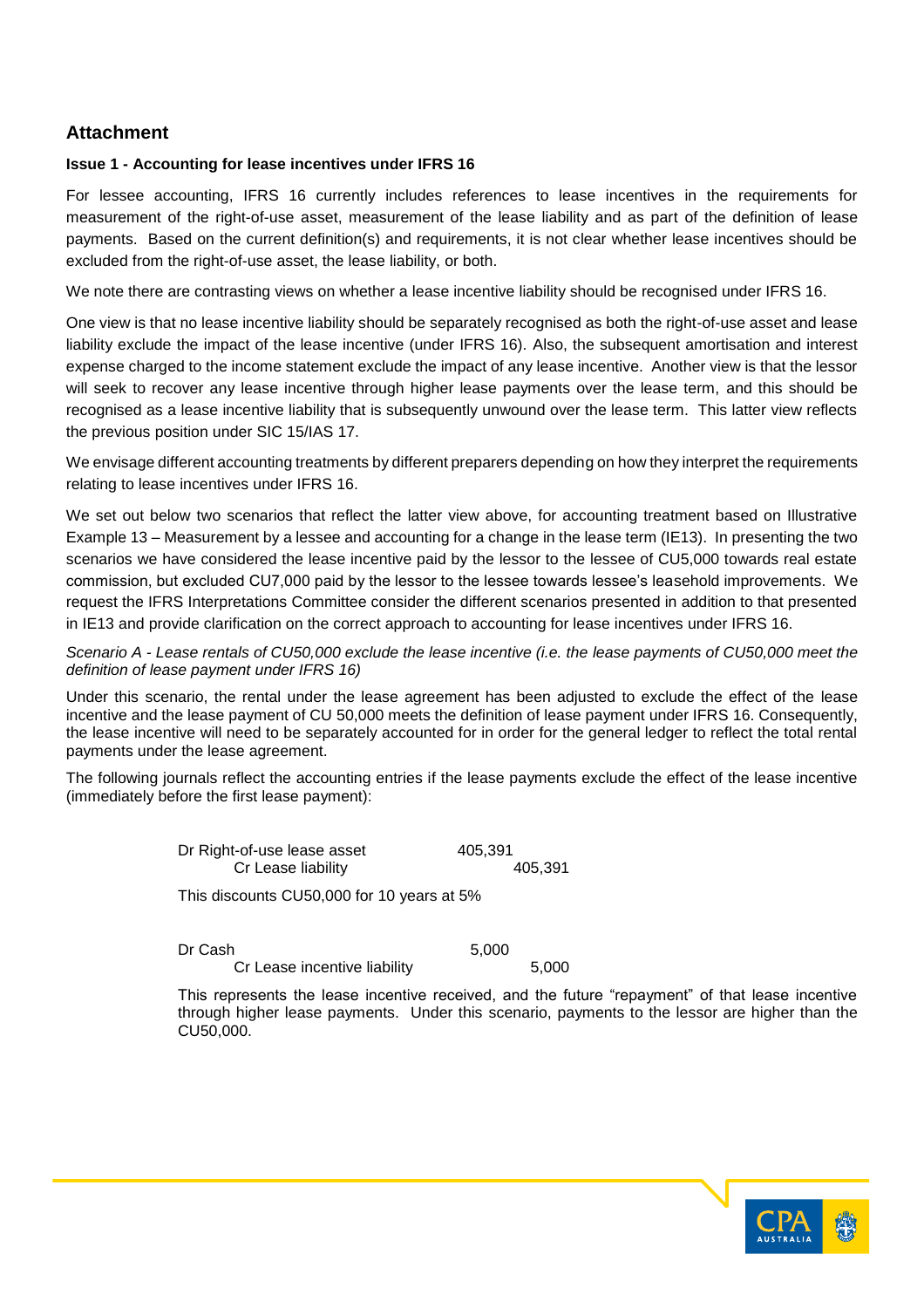| Dr Right-of-use lease asset | 15,000 |
|-----------------------------|--------|
| Cr Cash                     | 15,000 |

This represents the payment for the initial direct cost of paying out the previous tenant

| Dr Right-of-use lease asset | 5.000 |
|-----------------------------|-------|
| Cr Cash                     | 5.000 |

This represents the payment of the real estate commission by the lessee.

The combined journal entry based on the above would be:

| Dr Right-of-use lease asset  | 425.391 |
|------------------------------|---------|
| Cr Lease liability           | 405.391 |
| Cr Lease incentive liability | 5.000   |
| Cr Cash                      | 15,000  |
|                              |         |

These entries do not match the combined entries in IE13.

*Scenario B - Lease rentals of CU50,000 include the "repayment" of the lease incentive (i.e. the rental under the lease agreement)*

Under this scenario, the lease payments are the lease rentals per the lease agreement. Therefore, the lease payments need to exclude the effect of the repayment of the lease incentive to meet the IFRS 16 definition. The lease incentive component is calculated at CU617 per year for 10 years at a 5% discount rate. This is a separate calculation.

When excluding lease incentives, IFRS 16 is not clear whether the amount to be excluded is inclusive or exclusive of implicit financing costs. Under this scenario CU6,170 is excluded from the gross lease rental payments, and not the present value of the lease incentive repayments of CU5,000.

Under this scenario, the lease payments under IFRS 16 would be CU50,000 less CU617 = CU49,383.

The following journals reflect the accounting entries if the lease payments include the effect of the lease incentive (immediately before the first lease payment):

| Dr Right-of-use lease asset | 400,389 |
|-----------------------------|---------|
| Cr Lease liability          | 400,389 |

This discounts CU49,383 for 10 years at 5% (CU50,000 less CU617)

Dr Cash 5,000 Cr Lease incentive liability 5,000

This represents the lease incentive received, and the future "repayment" of that lease incentive through higher lease payments. This discounts CU617 for 10 years at 5%

| Dr Right-of-use lease asset | 15,000 |
|-----------------------------|--------|
| Cr Cash                     | 15,000 |

This represents the payment for the initial direct cost of paying out the previous tenant

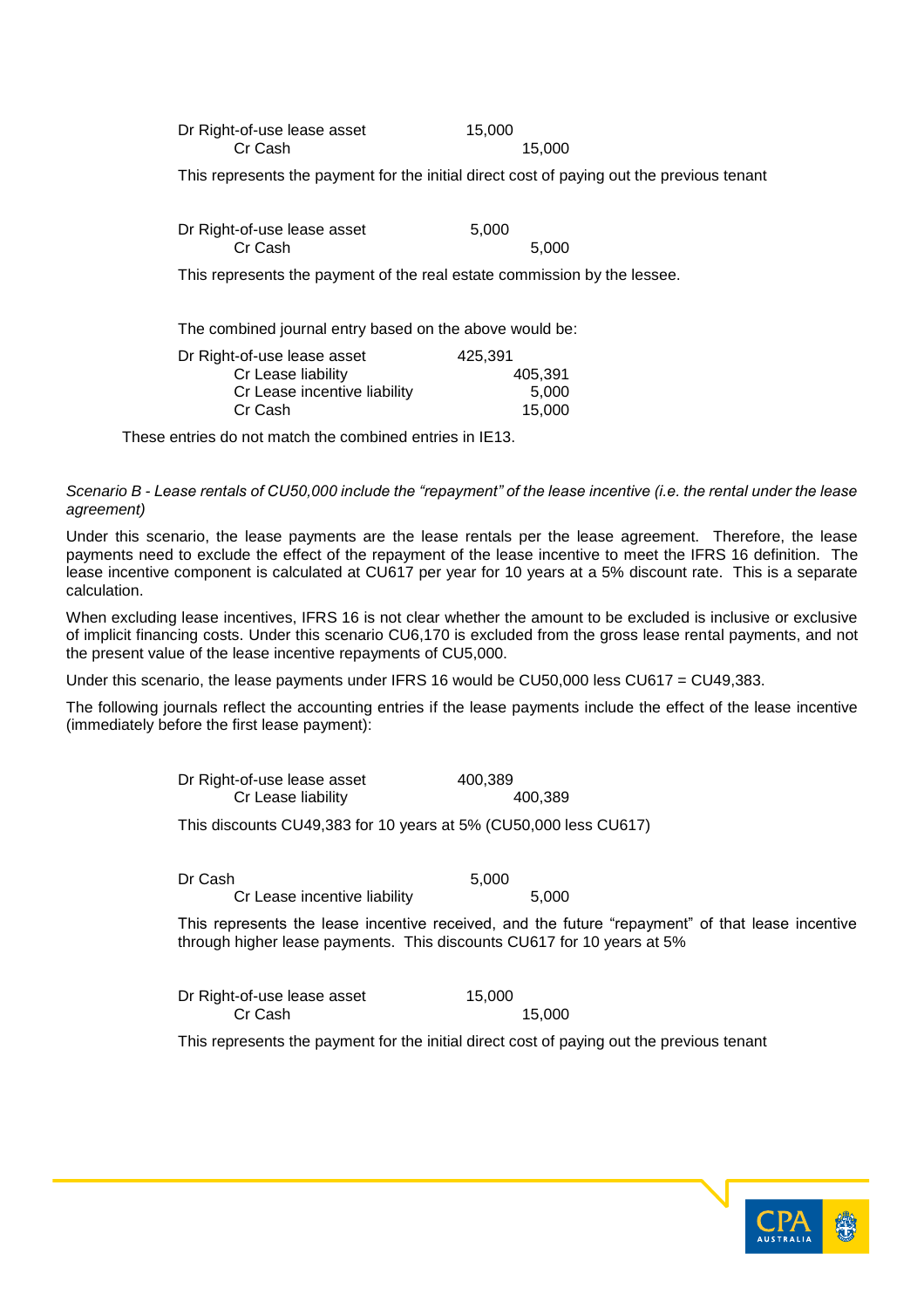| Dr Right-of-use lease asset | 5,000 |       |
|-----------------------------|-------|-------|
| Cr Cash                     |       | 5.000 |

This represents the payment of the real estate commission by the lessee.

The combined journal entry based on the above would be:

| Dr Right-of-use lease asset    | 420.389 |
|--------------------------------|---------|
| Cr Lease liability + incentive | 405.389 |
| Cr Cash                        | 15.000  |

While the above entries match the combined entries in IE13, they are inconsistent with IFRS 16 which excludes lease incentives from the lease asset and the lease liability (through the definition of lease payments) as the balances above include lease incentives.

Right of use asset is CU420,389 being:

| Discounted lease payments                                      | 400.389 |
|----------------------------------------------------------------|---------|
| Initial direct costs – payout of previous tenant               | 15.000  |
| Lease incentive - Initial direct costs: real estate commission | 5.000   |
|                                                                |         |
|                                                                |         |
| $\sim$ P. F. P. C. C. LIGE COOL.                               |         |

Lease liability is CU405,389 being

| Discounted lease payments                                      | 400,389 |
|----------------------------------------------------------------|---------|
| Lease incentive - Initial direct costs: real estate commission | 5,000   |

Further, the approach in IE13 would not appear to work for fit-out costs with a different useful economic life to the right-of-use asset, which would need to be a separately identified asset (from the right-of-use asset) in the asset register for depreciation purposes.

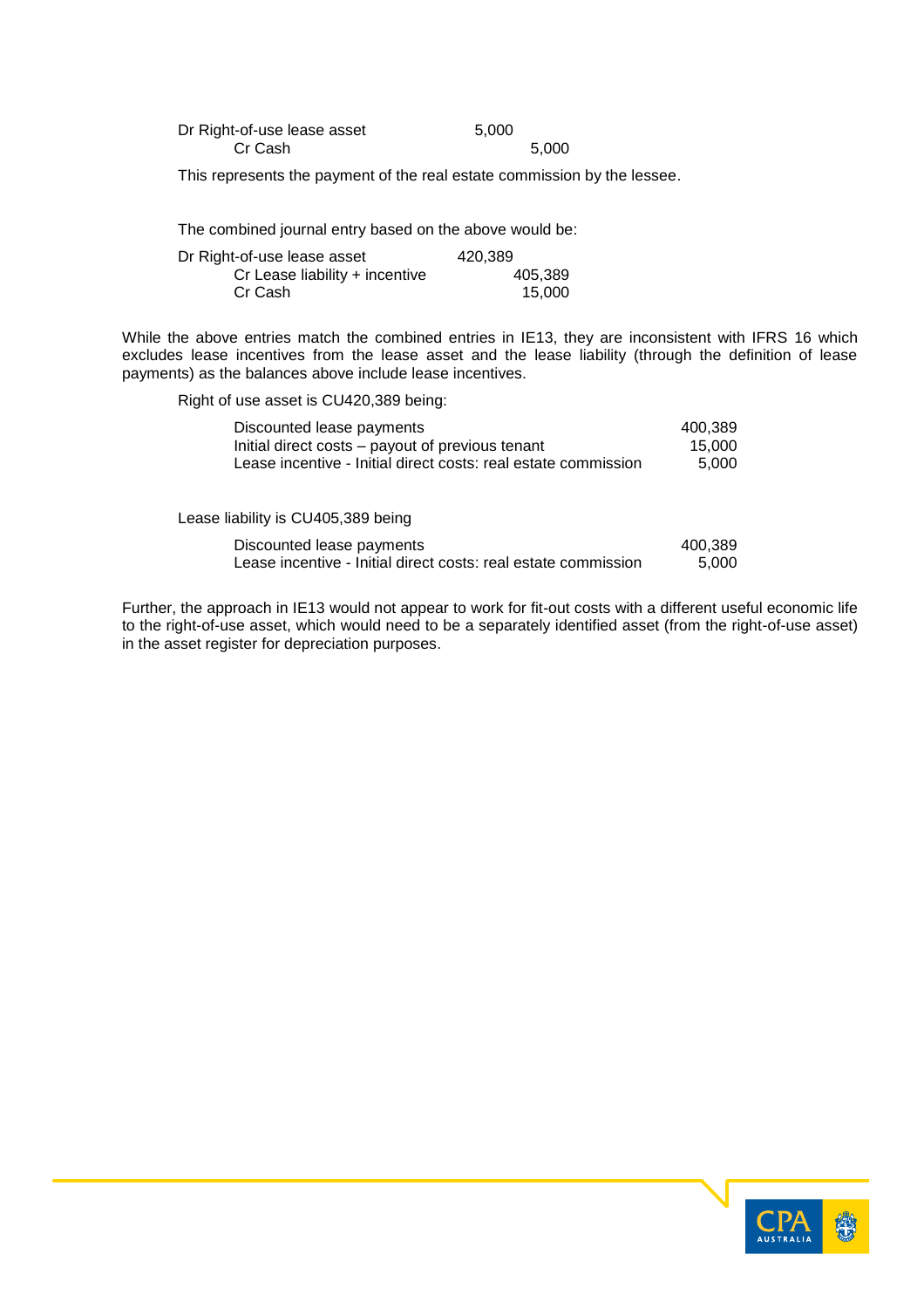## **Issue 2 - Definition of lease incentives under IFRS 16**

The definition of lease incentives includes the "reimbursement or assumption by a lessor of costs of a lessee". We seek clarification on whether such costs could include costs associated with leasehold improvements.

SIC 15 paragraph 1 states "Examples of such incentives are up-front cash payment to the lessee or the reimbursement or assumption by the lessor of costs of the lessee (such as relocation costs, leasehold improvements and costs associated with a pre-existing lease commitment of the lessee)".

The terminology in IFRS 16 and SIC 15 referred to above is similar, but SIC 15 provides specific examples of costs that can be considered as lease incentives, including leasehold improvements. Although the terminology used in IFRS 16 and SIC 15 is similar IE13 states "Lessee accounts for the reimbursement of leasehold improvements from Lessor applying other relevant Standards and not as a lease incentive applying IFRS 16". This appears to suggest that the reimbursement from lessor to lessee for leasehold improvement costs are not lease incentives.

A further issue on which we seek clarification relates to the economic benefit arising from the leasehold improvements that are paid for or reimbursed by the lessor. In some cases, the lessee enjoys the entire economic benefits arising from the leasehold improvement over the lease term but in other cases the leasehold improvement reverts to the lessor at the end of the lease term and the lessor enjoys the remaining economic benefit arising from the leasehold improvements. If costs associated with leasehold improvements that are paid for or reimbursed by the lessor are considered lease incentives, we seek clarification on the accounting for such lease incentives in the circumstances where the economic benefits arising could be enjoyed by the lessee, or by both lessee during the lease term and then subsequently by the lessor.

We request the IFRS Interpretations Committee considers providing some clarification for the accounting for transactions under IFRS 16 in relation to leasehold improvements.